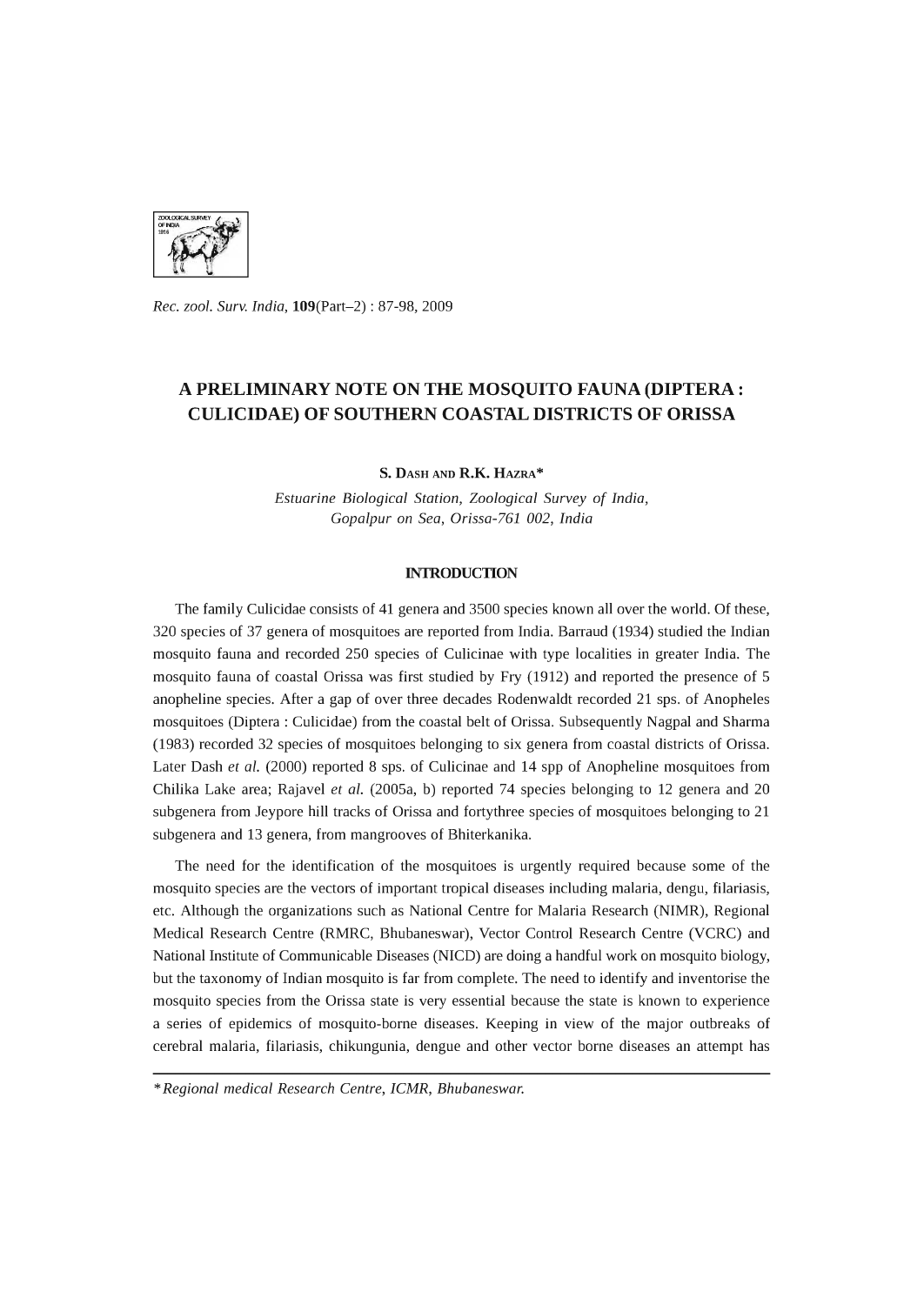been made here by the authors to report the mosquito fauna collected from the unexplored shoreline habitats of Puri, Khurda and Ganjam District.

# **COLLECTION OF MATERIALS**

The mosquitoes were collected from Puri district i.e., Kushabhadra Estuary, Satpara, Alipara, Rambhartya Island, Giquala. Khurda district: Chhedapadar, Bidharpur, Rajni Reserve Forest, Balugaon Ganjam district: Berhampur, Gopalpur. The collections were made with sucking-tubes and aspirators. The indoor collections of resting mosquitoes were made by spray of pyrethrum solution in a closed room on white cotton bed-sheets. Human bait collection methods were also employed in outdoor situations by flashing light. Only adult mosquitoes were collected and preserved for identification. A total of 140 examples of mosquito specimens were collected during this preliminary survey and identified with reference to Christophers (1933), Barraud (1934), Nagpal *et al.* (2005), Iyengar and Menon (1955).

# **RESULTS AND DISCUSSION**

The current higher level of classification, taxonomic citation of species studied, their distribution, breeding sources and biology in relation to disease vector status were provided in order. The taxonomic arrangement of species in the paper follows the work of Bram (1967), Rajavel *et al.* (2005), Illango (2006), Tewari *et al.* (1987), Nagpal and Sharma (1995). The species marked with asterisk were collected and observed in the present study.

### **SYSTEMATIC ACCOUNT**

Family CULICIDAE Subfamily ANOPHELINAE Genus *Anopheles* Meigen 1. *Anopheles aconitus* Donitz

*1902. Anopheles aconitus,* Donitz, 1902 *Zeitschrift Fur Hygiene und Infextionskrankheiten,* **41** : 15-18.

*Recorded:* Coastal plains of Orissa.

*Distribution:* India: Widely prevalent except Haryana, Himachal Pradesh, Jammu and Kashmir, Punjab, Rajasthan.

*Remarks:* Species breeds in clean-water tanks with grassy edges, ponds, streams, water drains, river bed pools and rice fields (at least 45 cm long).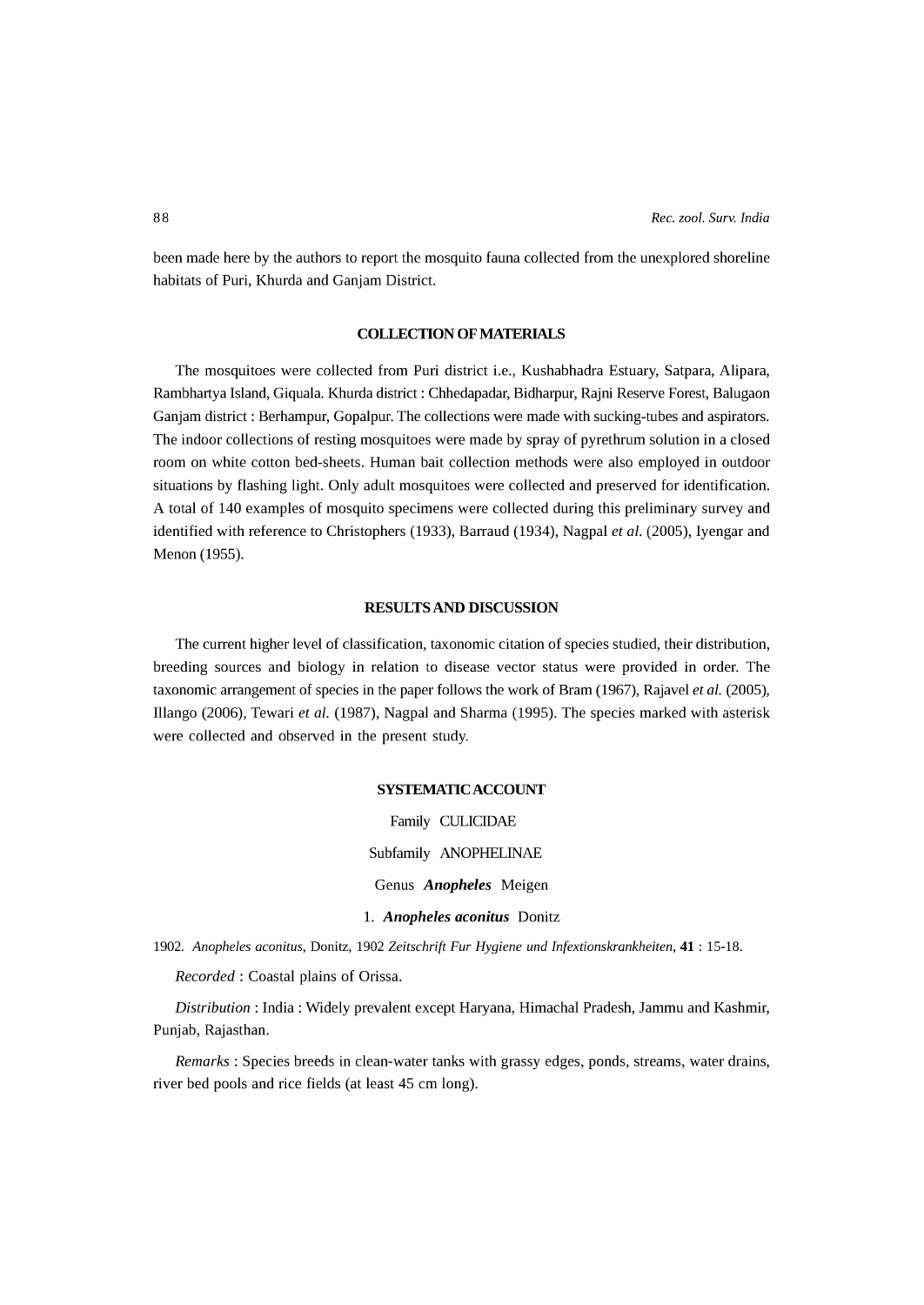#### 2. *Anopheles aitkenii* James

*1903. Anopheles aitkenii* James, In : Theobald, *Mon. CuI.,* 3 : 22-23.

*Recorded:* Mayurbhanj, Keonijhar, Koraput districts of Orissa.

*Distribution:* India: Widely prevalent in Andaman Islands, Andhra Pradesh, Assam, Bihar, Karnataka, Kerala, Maharashtra, Manipur, Meghalaya, Orissa, Punjab, Sikkim, Tamilnadu, Uttar Pradesh and West Bengal.

*Remarks* : Breeds in a variety of places such as small pools and seepages in the jungle, tea garden drains which are shaded by tea plants, swamps, marshes, channels, river, rock pools, streams heavily shaded with trees, wells etc.

## *3. Anopheles annularis* Vander Wulp

*1884. Anopheles annularis* Van der Wulp. *Notes from the Leyden Museum,* 6 : 248-256.

*Recorded:* Singhbhum, Chilika lake area, Puri, Keonjhar, Koraput of Orissa.

*Distribution:* India: Commonly found in Bihar, Coastal Orissa, and West Bengal.

*Remarks:* Mixed dwellings during day. Also found at outdoor in small numbers.

### *4. Anopheles culcifacies* Giles

*1901. Anopheles culcifacies* Giles, *Entom. Month. Mag.,* 37 : 196-198.

*Recorded:* Balangir, Balighai, Bhadrak, Chatikona, Cuttack, Ganjam, Jeypore, Kesinga, Phulbani, Sambalpur of Orissa.

*Distribution* : India: Throughout the country except Andaman & Nicobar Islands.

*Remarks* : It rests in cattle sheds and houses during the day. They were also collected from Straw, mud cakes *etc.,* near stables and from dense vegetation under the bushes and tree holes.

### *5. Anopheles fluviatilis* James

*1902. Anopheles fluviatilis* James, Sci. *Mem. govt. Indian n.s.,* 2 : 106.

*Recorded:* From Jeypore, Koraput, Mayurbhanj districts of Orissa.

*Distribution:* India: Widely distributed.

*Remarks* : Mostly adults rest at human habitats than cattle sheds in day time. It also rests in outdoors.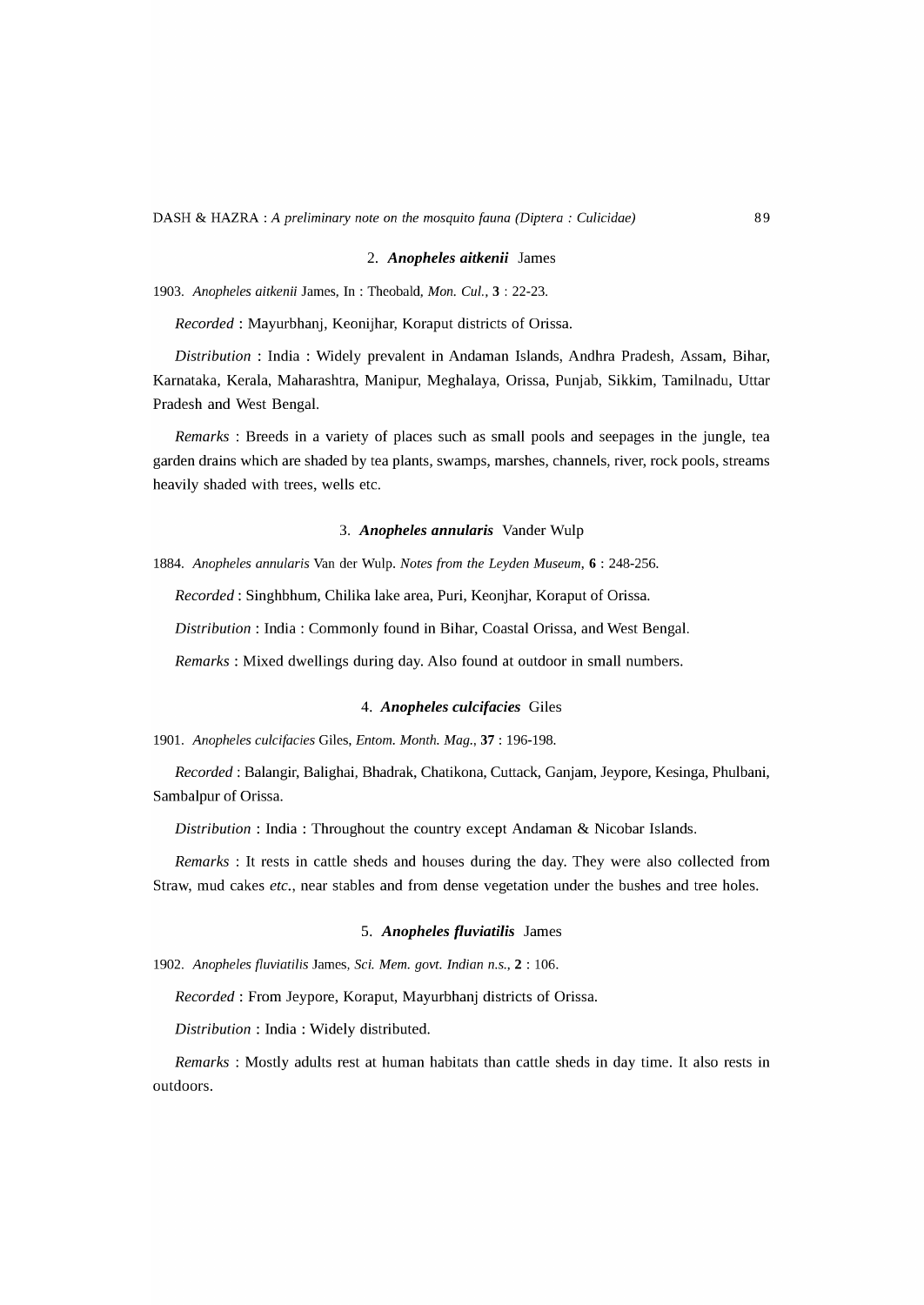### 6. *Anopheles jeyporiensis* James

*1902. Anopheles jeyporiensis* James, Sci. *Mem. govt. Indian n.s.,* 2 : 106.

*Recorded:* Reported from Jeypore hills of Orissa after which it has been named.

*Distribution* : India : Recorded from Andhra Pradesh, Arunachal Pradesh, Assam, Bihar, Goa, Karnataka, Kerala, Madhya Pradesh, Mharashtra, Manipur, Meghalaya, Mizoram, Orissa, Rajasthan, Sikkim, Tamilnadu, Uttar Pradesh, Uttaranchal, West Bengal.

*Remarks* : Adults found largely in cattle sheds but also inside houses. Found at altitudes between 2000 to 6000m.

# Subgenus *Ceillia* Theobald

### *7. Anopheles (Cellia) karwari* (James)

*1902. Anpheles karwari* (James), In : Theobald, 1903. *Mon. CuI.,* 3 : 102-104.

*Distribution:* India: Andaman & Nicobar Islands, Andhra Pradesh, Arunachal Pradesh, Assam, Bihar, Chennai, Goa, Karnataka, Kerala, Madhya Pradesh, Maharashtra, Meghalaya, Mizoram, Orissa, Rajasthan, Tripura, Uttar Pradesh, Uttaranchal, West Bengal.

*Remarks:* Breeds mainly in seepages. Not regarded as vector of Malaria.

### 8. *\*Anopheles maculatus* Theobald

*1901. Anopheles maculates* Theobald, *Mon. CuI.,* 1 : 171-174.

*Recorded:* All over Orissa.

*Materials Examined:* 1 ex., E, Sulia Colony, Khurda Dist., 28.i.2006, ColI. S. Dash.

*Distribution:* India: Widely distributed.

*Remarks* : Prefers bright sunlit breeding places and shade has a deleterious effect. Breeding is more pronounced in pre and post monsoon months.

### 9. *Anopheles majidi* Young and Majid

*1928. Anopheles majidi* Young and Majid, *Ind. Jour. Med. Res.,* **16** : 469-471.

*Recorded:* Koraput district, Orissa.

*Distribution:* India: Arunachal Pradesh, Assam, Goa, Karnataka, Kerala, Meghalaya, Mizoram, Orissa, Tamilnadu, Tripura, West Bengal.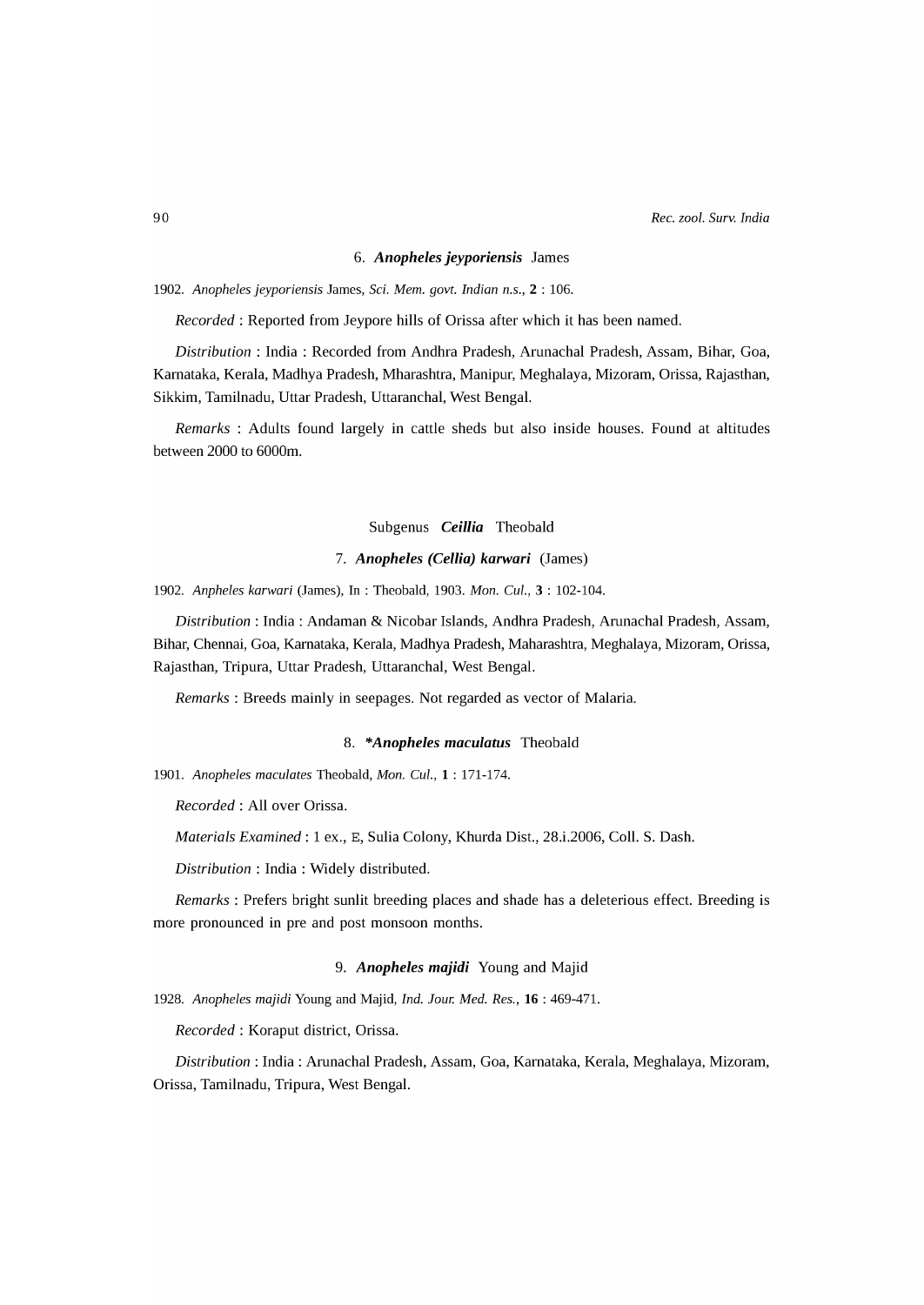*Remarks* : Breeds in grassy slow-running streams, breeding also recorded from open drains in tea gardens and fallow rice fields.

### *10. Anopheles minimus* Theobald

*1901. Anopheles minimus* Theobald, *Mon. CuI.,* 1 : 186-88.

*Recorded:* All over Orissa, Mostly in Jeypore Hills.

*Distribution:* India: Widely distributed in Arunachal Pradesh, Assam, Madhya Pradesh, Manipur, Meghalaya, Mizoram, Nagaland, Tripura. It has sporadic distribution in Andhra Pradesh, Bihar, Karnatak, Kerala, Orissa, Tamilnadu, in the foothills of Uttar Pradesh, West Bengal.

*Remarks* : It also breeds in burrow pits, rice fields and seepages. The species prefers shady places.

### **11.** *Anopheles moghulensis* Christophers

*1924. Anopheles moghulensis* Christophers, *Ind. Jour. Med. Res.,* **12** : 295-301.

*Recorded:* From all over Orissa.

*Distribution:* India: Recorded from Andhra Pradesh, Bihar, Jammu & Kashmir, Karnataka, Madhya Pradesh, Maharashtra, Orissa, Punjab, Rajasthan, Tamilnadu.

*Remarks:* Rests in human dwellings and occasionally in cattle sheds.

# *12. \*Anopheles nigerimus* Giles

*1900. Anopheles nigerimus* Giles, *A handbook of the Gnats or Mosquitoes giving the Anatomy and Life History of Culicidae, 1-374.* 

*Material Examined:* 2E, Gopalpur, Ganjam Dist., 21.i.2006, ColI. S. Dash.

*Recorded:* From all over Orissa especially from coastal Orissa.

*Distribution* : India: Occurs throughout except Himachal Pradesh.

*Remarks* : Breeds in standing water with good aquatic vegetation.

# *13. Anopheles pallidus* Theobald

*1901. Anopheles pallidus* Theobald. *Mono CuI.,* 1 : 132-134.

*Recorded:* From all over Orissa.

*Distribution* : India: Cosmopolitan.

*Remarks:* Mixed dwellings.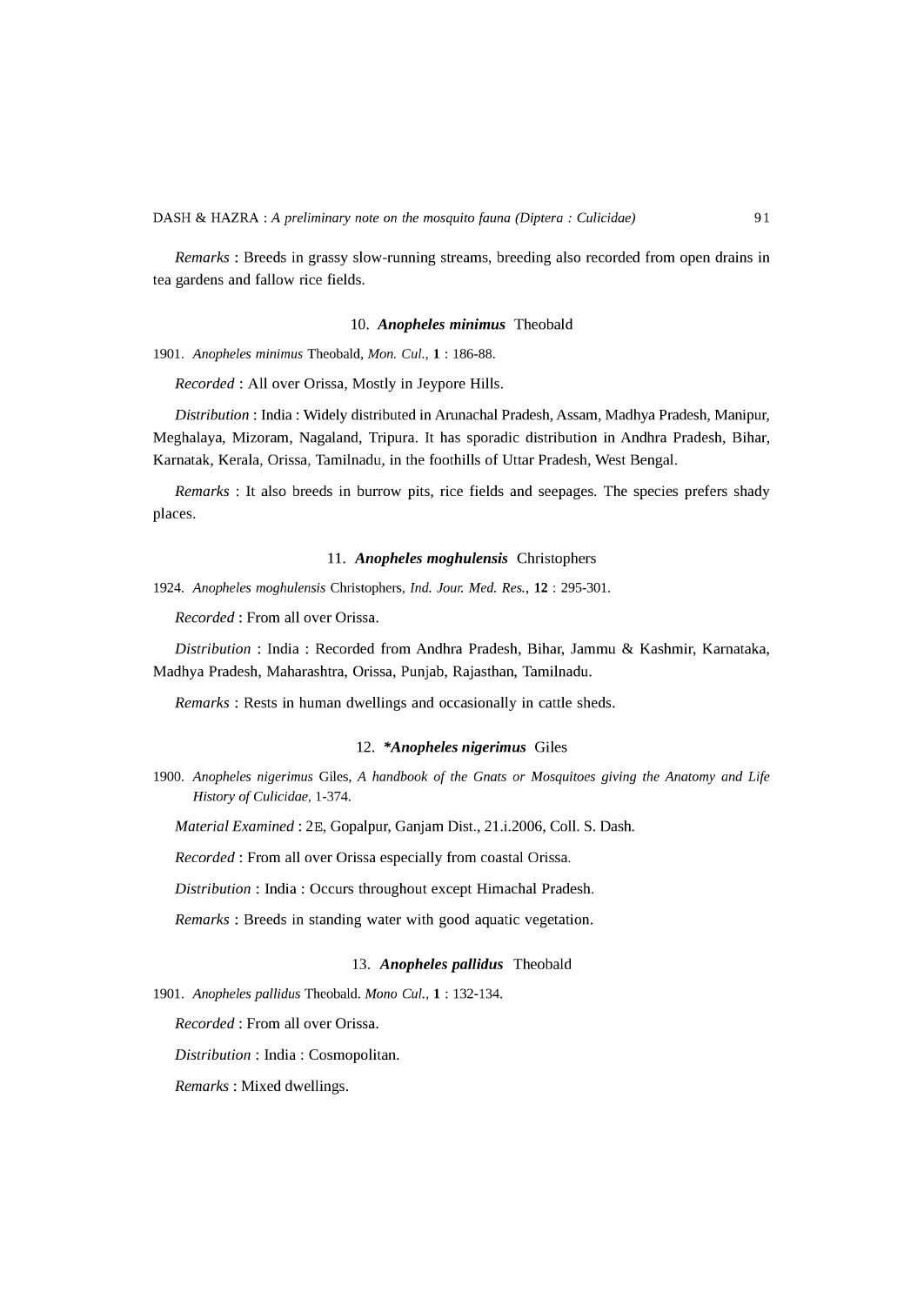#### *14. Anopheles pseudojamesi* Strickland and Chowdhury

*1927. Anopheles pseudojamesi,* Strickland and Chowdhury. *Ind. Med. Gaz.,* 62 : 240-243.

*Recorded:* Coastal plains of Orissa.

*Distribution* : India : Andhra Pradesh, Arunachal Pradesh, Assam, Bihar, Goa, Maharashtra, Meghalaya, Orissa and West Bengal.

*Remarks:* Breeds in rainwater pools, tanks and swamps, Adults rest in houses and cattle sheds.

# *15. Anopheles sergetii* (Theobald)

*1907. Anopheles sergetii* (Theobald), *Mon. CuI.,* 4 : 68-69.

*Recorded:* In Orissa recorded from Koraput Dist.

*Distribution:* India: Recorded from Jabalpur (Madhya Pradesh) and Koraput (Orissa).

*Remarks:* Rests in human dwellings and cattle sheds but sometimes in underground aqueducts.

### *16. Anopheles sinensis* Wiedemann

*1828. Anopheles sinensis* Wiedemann, *Aussereuropaisch Zwei{lugelige Insekten,* Vol. 1, 608 pp.

*Recorded:* From all over Orissa especially from Koraput District.

*Distribution:* India: Assam, Delhi, Manipur, Meghalaya, Mizoram, Orissa, Punjab and Tamilnadu.

*Remarks:* The main breeding ground is the rice fields.

# *17. \*Anopheles subpictus* Grassi

*1899. Anopheles subpictus* Grassi, In : Grassi, Bigami and Bastianelli, 1899. alti dell, *Accademic Nazionale dei Lincei. Renodiconti,* 8 : 100-104.

*Material examined:* 2 exs. E, Chedapadar, Dist. Khurda 27.i.2006, ColI. S. Dash.

*Recorded:* From all over Orissa.

*Distribution:* India: Occurs in all main lands.

*Remarks* : Breeds in flowing stagnant waters, clear or turbid waters, water with or without vegetation, shaded or slightly shaded places, wells, burrow pits, channels, lake margins, ponds, tanks, ground pools, fallow and freshly flooded rice fields, cement cisterns, tree-holes, fresh or brackish waters.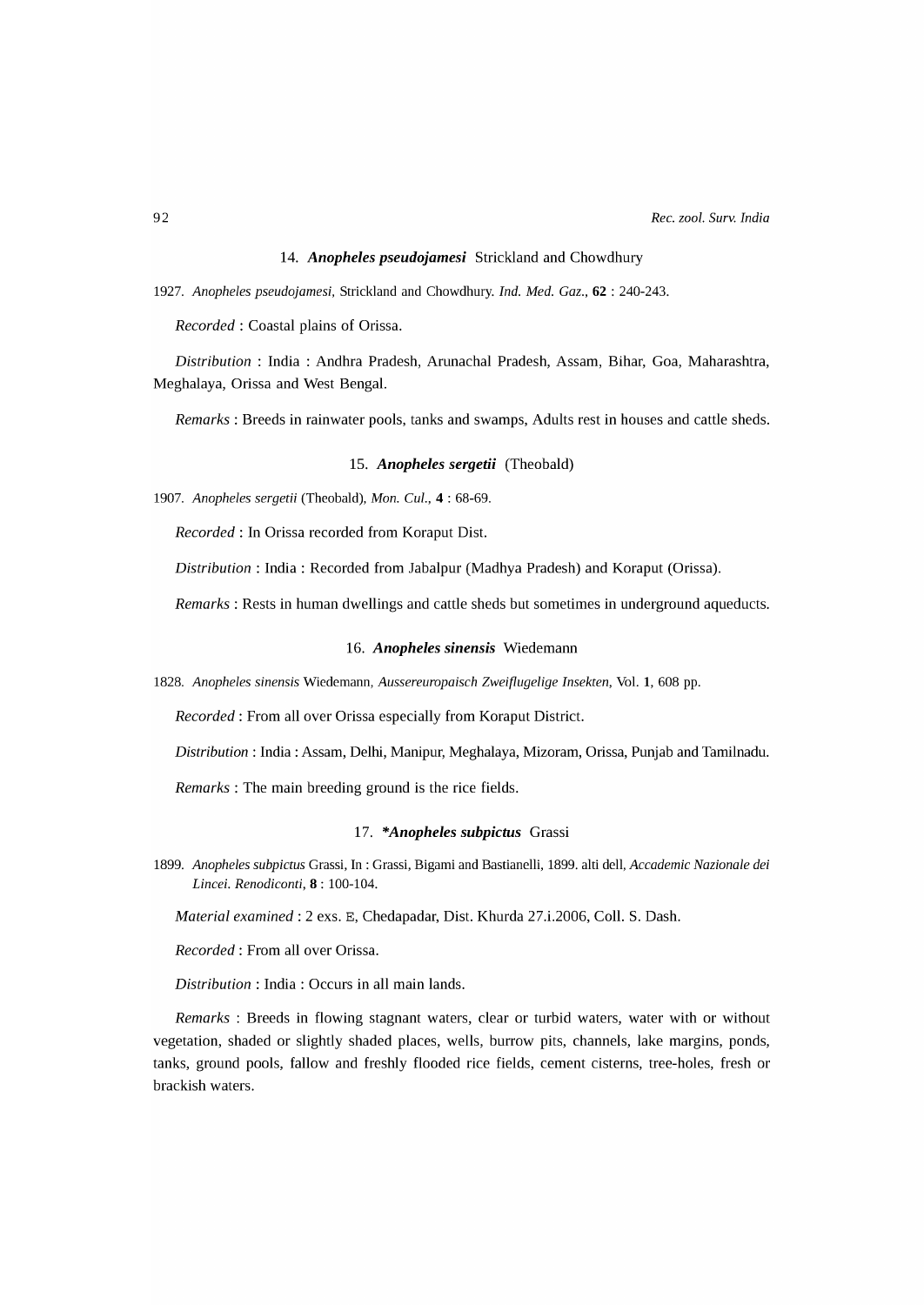#### *18. Anopheles tessellates,* Theobald

*1901. Anopheles tessellates* Theobald, *Mon. CuI.,* 1 : 175.

*Recorded:* All over Orissa.

*Distribution:* India: Andaman and Nicobar Islands, Andhra Pradesh, Assam, Bihar, Goa, Gujarat, Karnataka, Kerala, Lakshadweep, Madhya Pradesh, Maharashtra, Manipur, Meghalaya, Nagaland, Orissa, Rajashtan, Sikkim, Tamilnadu, Tripura, Uttar Pradesh, Uttaranchal, West Bengal.

*Remarks* : Mixed dwellings cattlesheds and outdoors rests particularly on the lower part of the walls.

#### *19. \*Anopheles theobaldi* Giles

*1901. Anopheles theobaldi* Giles, *Entomol Month mag.,* 37 : 196-198.

*Material examined:* 2E, Alipada, Dist. Puri, 24.i.2006. ColI. S. Dash.

*Recorded:* All over Orissa.

*Distribution* : India : It is found all over the country but concentrated mainly in central and western part of Peninsula.

*Remarks:* Forest species and basically a stream breeder, also breeds in ponds, tanks, rice fields and riverbed pools.

# *20. \*Anopheles vagus* Donitz

*1902. Anopheles vagus* Donitz., *Zeitschrift fur Hygiene and Infextionskrankheiten,* 41 : 15-88.

*Material examined:* 3 exs. E, Chedapadar, Dist. Khurda 26.i.2006, ColI. S. Dash.

*Recorded:* From all over Orissa.

*Distribution:* India: Throughout the country except Delhi, Himachal Pradesh, and Punjab.

*Remarks* : Adults rest indoors in cattle sheds and mixed dwellings. Cattle sheds are regarded more attractive. Outdoor resting to a limited extent.

### *21. Anopheles varuna,* Iyengar

*1924. Anopheles varuna* Iyengar, *Ind. Jour. Med. Res.,* 12 : 23-29.

*Recorded:* Jeypore Hills, Orissa.

*Distribution:* India: Andaman Islands, except Himachal Pradesh, Haryana, Jammu and Kashmir. Lakshadweep, Punjab, Rajasthan, throughout India.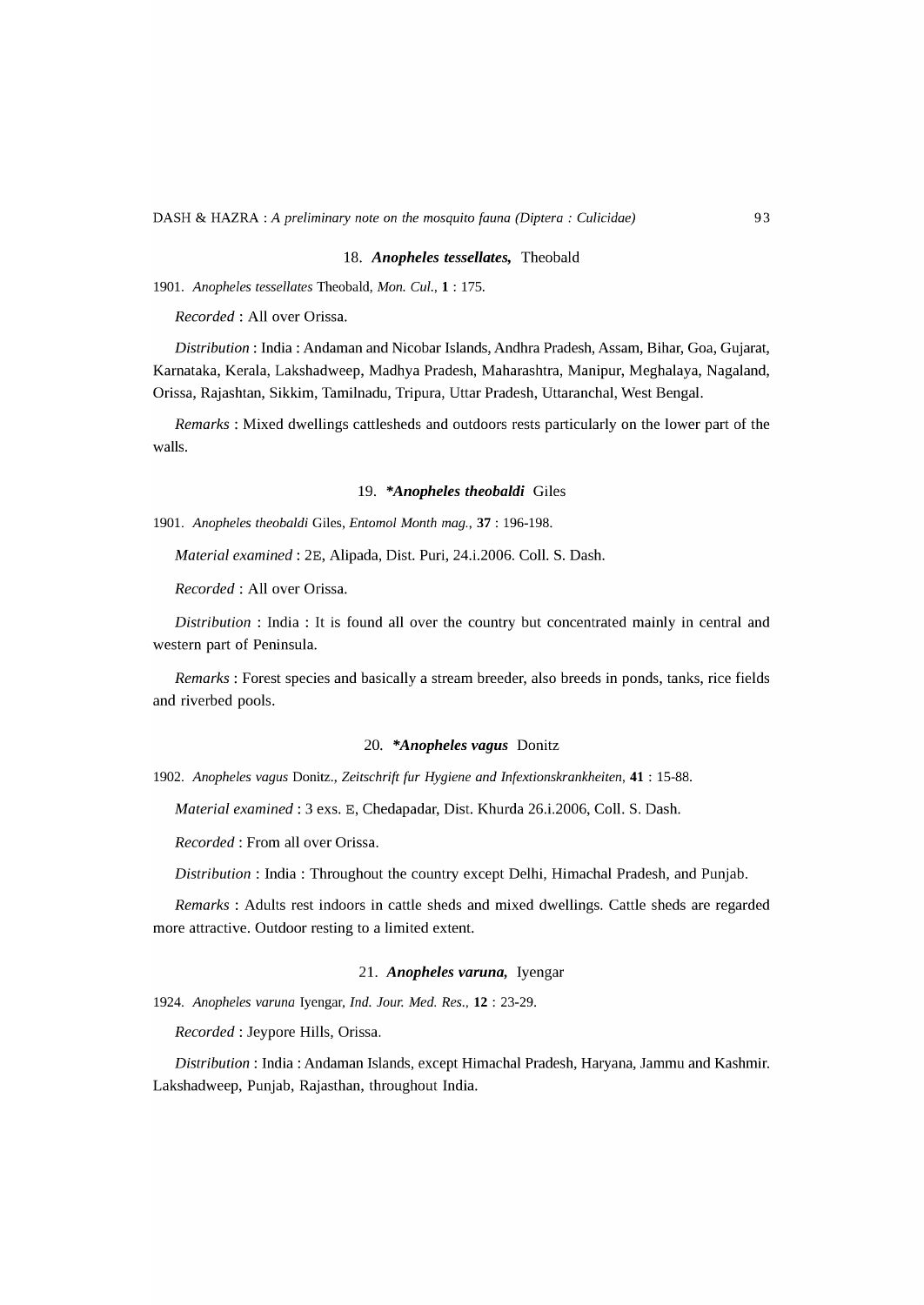*Remarks:* Breeds profusely in freshwater tanks, ponds, rice fields, drains, irrigation channels, wells etc., with algal and other aquatic vegetation.

Genus *Armigeres* Theobald

Subgenus *Armigeres* Theobald

### *22. Armigeres subalbatus* (Coquilett)

*\*1898. krmigeres subalbatus* (Coquilett), *Proc. U.S. Nat. Mus.,* xxi, p. 302.

*Material examined:* 7E, Nuanai Muhan, Dist. Puri, 23.i.2006, ColI. S. Dash.

*Recorded:* From all over Orissa.

*Distribution* : India: Cosmopolitan.

*Remarks:* Resting on vegetations, coconut shell, bamboo, septic tanks.

#### *23. Armigeres (Armigeres) theobaldi* Barraud

*\*1908. Armigeres (Armigeres) theobaldi,* Barraud *Rec. Ind. Mus.,* iv, p. 5.

*Specimen examined:* 4E, Giqala, Dist. Puri, 24.i.2006. ColI. S. Dash.

*Distribution* : India: Cosmopolitan.

*Recorded:* Only from Orissa till now.

*Remarks* : It breeds in bamboo stalk.

Genus *Culex* Linnaeus

Subgenus *Culex* Linnaeus

# *24. Culex (Culex) bitaeniorhynchus* Giles

*1901. Culex bitaeniorhynchus* Giles, *Entom.,* xxxiv (July) : 196.

*Recorded:* From all over Orissa.

*Distribution:* India: Widely distributed.

*Remarks:* Breeds in Irrigation canal, pond, ground pool, paddy field, slow-moving stream with algae.

# *25. Culex (Culex) cornutus* Edwards

*1922. Culex cornutus* Edwards, *Ind. Journ. Med. Res.,* X : 283.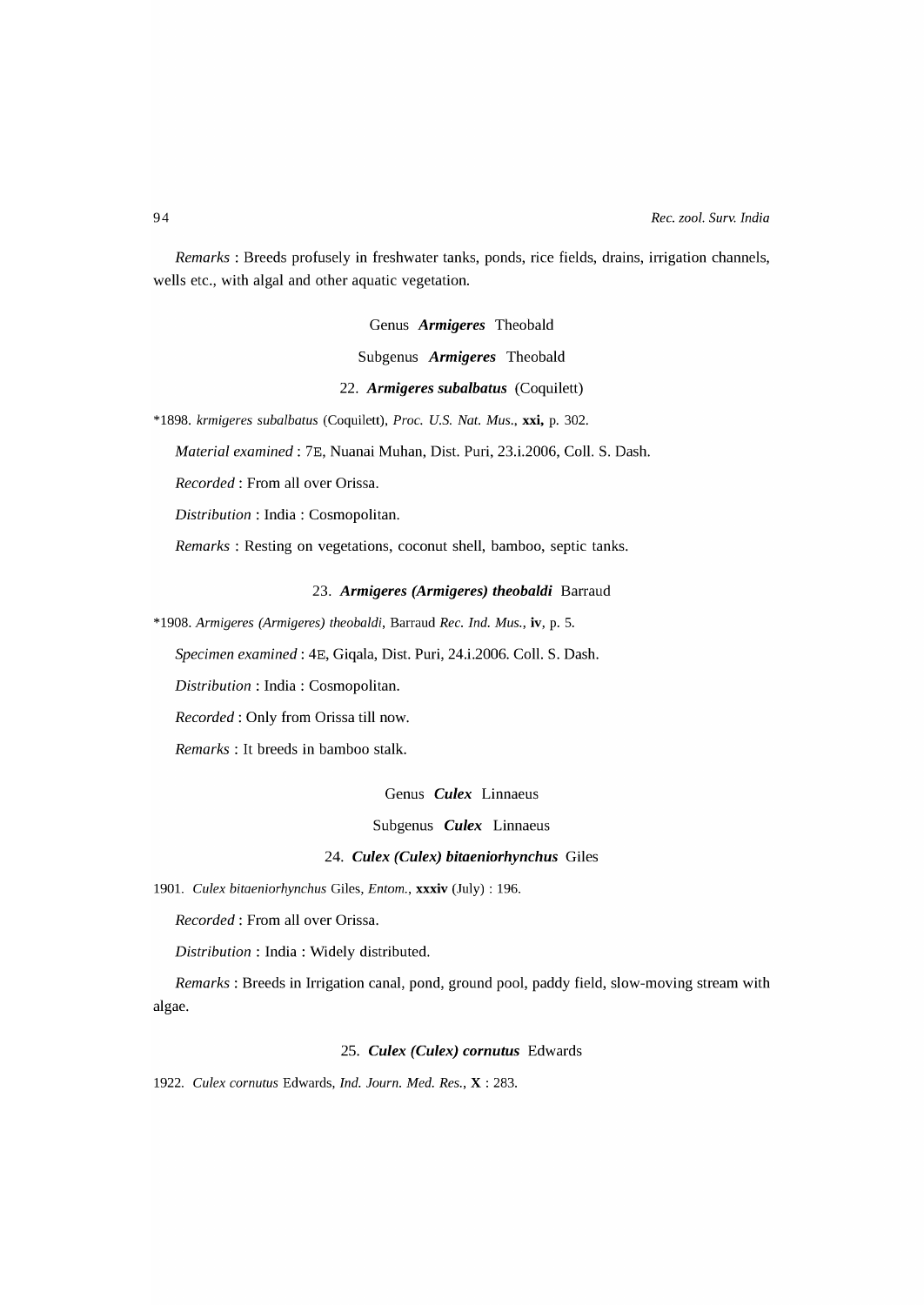*Recorded:* From all over Orissa especially from Jeypore Hills.

*Distribution:* India: Occurs in all main lands.

*Remarks* : The adults rest on the vegetation.

# *26. Culex (Culex) fuscocephalus* Theobald

*1907. Culex fuscocephalus* Theobald, *Mon. CuI.,* 4 : 420.w.

*Recorded:* From all over Orissa especially from Bhitarkanika and Jeypore Hills.

*Distribution:* India: Widely distributed.

*Remarks* : Breeds in ground pool, paddy field, adults rests in human dwelling.

# *27. Culex (Culex) gelidus* Theobald

*1901. Culex (Culex) gelidus* Theobald, *Mon. CuI.,* ii, p. 180.

*Recorded:* From all over Orissa.

*Distribution:* India: Widely distributed.

*Remarks* : Breeds mainly in ground pools having weeds, marshy tracks and cement tanks. Adults rests mainly in cow sheds.

### *28. Culex (Culex) mimulus* Edwards

*1915. Culex mimulus* Edwards, *Bull. Ent. Res.,* V, p. 284.

*Recorded:* From all over Orissa, especially from Jeypore Hills.

*Distribution:* India: Widely distributed but mainly concentrated in Uttar Pradesh, Uttarakhand and Assam.

*Remarks:* Breeds in rainwater pool, pond, stream and riverbed pool with algae. Adults rest in vegetation.

# *29. \*Culex (Culex) quinquefasciatus* Say

*1823. Culex quinquefasciatus* Say, 1. *Acad. nat.* Sci. *Phila.,* 3 : 10.

*Material examined:* 14E, Balugaon, Dist. Khurda, 27.i.2007, ColI. S. Dash.

*Recorded:* Common throughout Orissa.

*Distribution:* India: Widely distributed.

*Remarks:* Found in human dwelling and cattle sheds.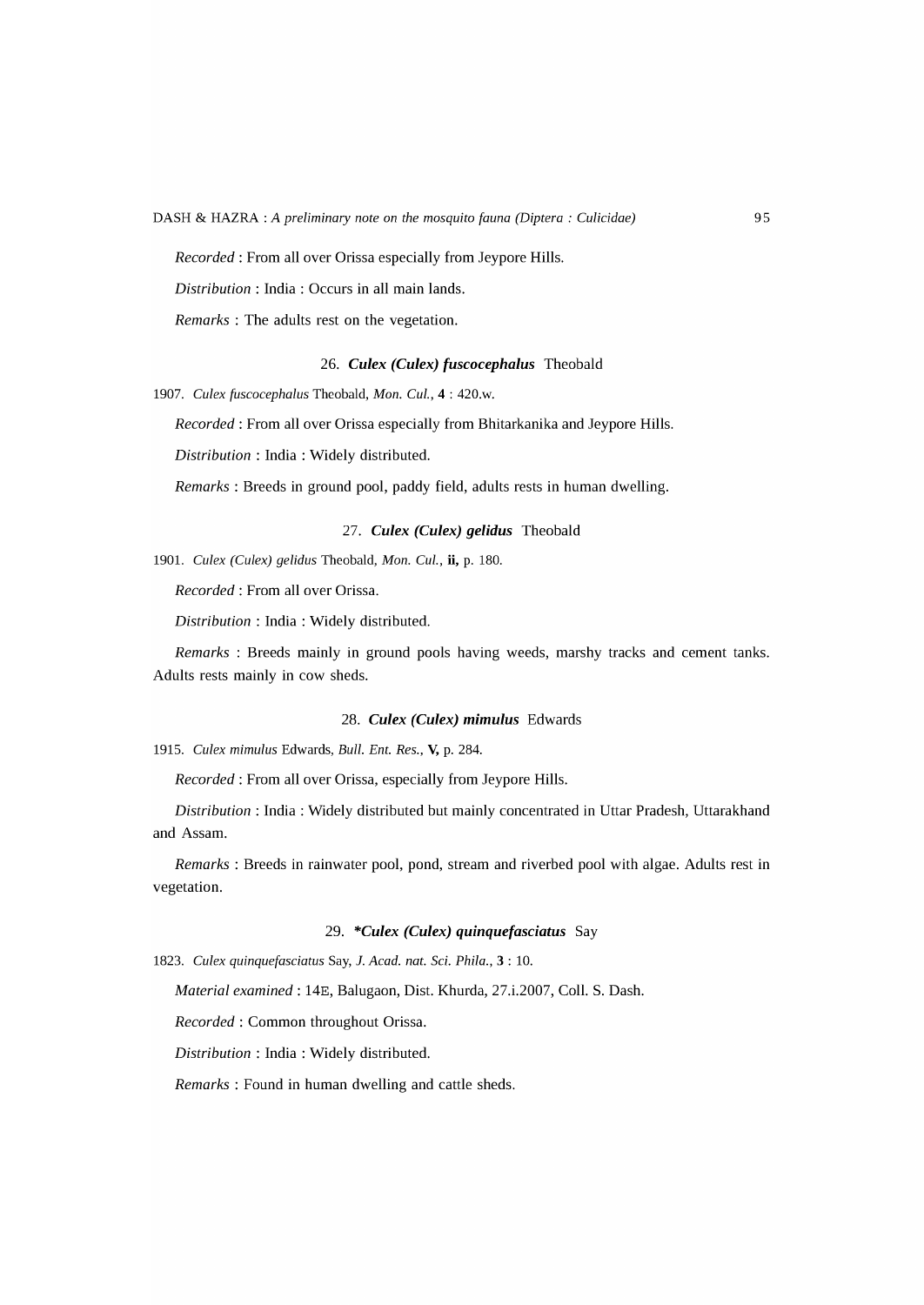#### *30. \*Culex (Culex) sinensis* Theobald

*1903. Culex sininsis* Theobald, *Mon. CuI.,* iii, P. 180.

*Material examined:* 4E, Gopalpur, Dist. Ganjam 21.i.2006, ColI. S. Dash.

*Recorded:* From coastal Orissa.

*Distribution:* India: Widely distributed.

*Remarks* : Inhabits pond banks.

# 31. *Culex (Culex) sitiens* Wiedeman Aussereur

*1828. Culex sitiens* Wiedeman Aussereur, *Zwei{l. Insec.,* i.

*Recorded:* Common in coastal areas of Orissa.

*Distribution* : India: Cosmopolitan in Distribution.

*Remarks:* Breeds in swamp pool, coir retting pit. Adults rest in vegetation and crab hole.

### *32. Culex (Culex) tritaeniorhynchus* Giles

*1901. Culex tritaeniorhynchus* Giles, *Journ. Bomb. Nat. Rist. Soc.,* xiii.

*Recorded:* Common throughout Orissa.

*Distribution* : India: Cosmopolitan in Distribution.

*Remarks:* Breeds in irrigation canal, pond, ground pool, paddy fields.

# *33. \*Culex (Culex) vishnui* Theobald

*1901. Culex vishnui* Theobald, *Mon. CuI.,* 1 : 355.

*Material examined:* HE, Balugaon, Dist. Khurda, Gopalpur, Dist. Ganjam, 28.i.2006 and 19.i.2006 respectively, ColI. S. Dash.

*Recorded:* From rice fields, ponds and cement tanks of Orissa.

*Distribution* : Widely distributed in India.

*Remarks:* It breeds in ground pools, rice fields, salt marshes etc.

### *34. Culex (Culex) whitei* Barraud

*1923. Culex whitei* Barraud, *Ind. Journ. Med. Res.,* xi.

*Recorded:* From shorelines of Orissa.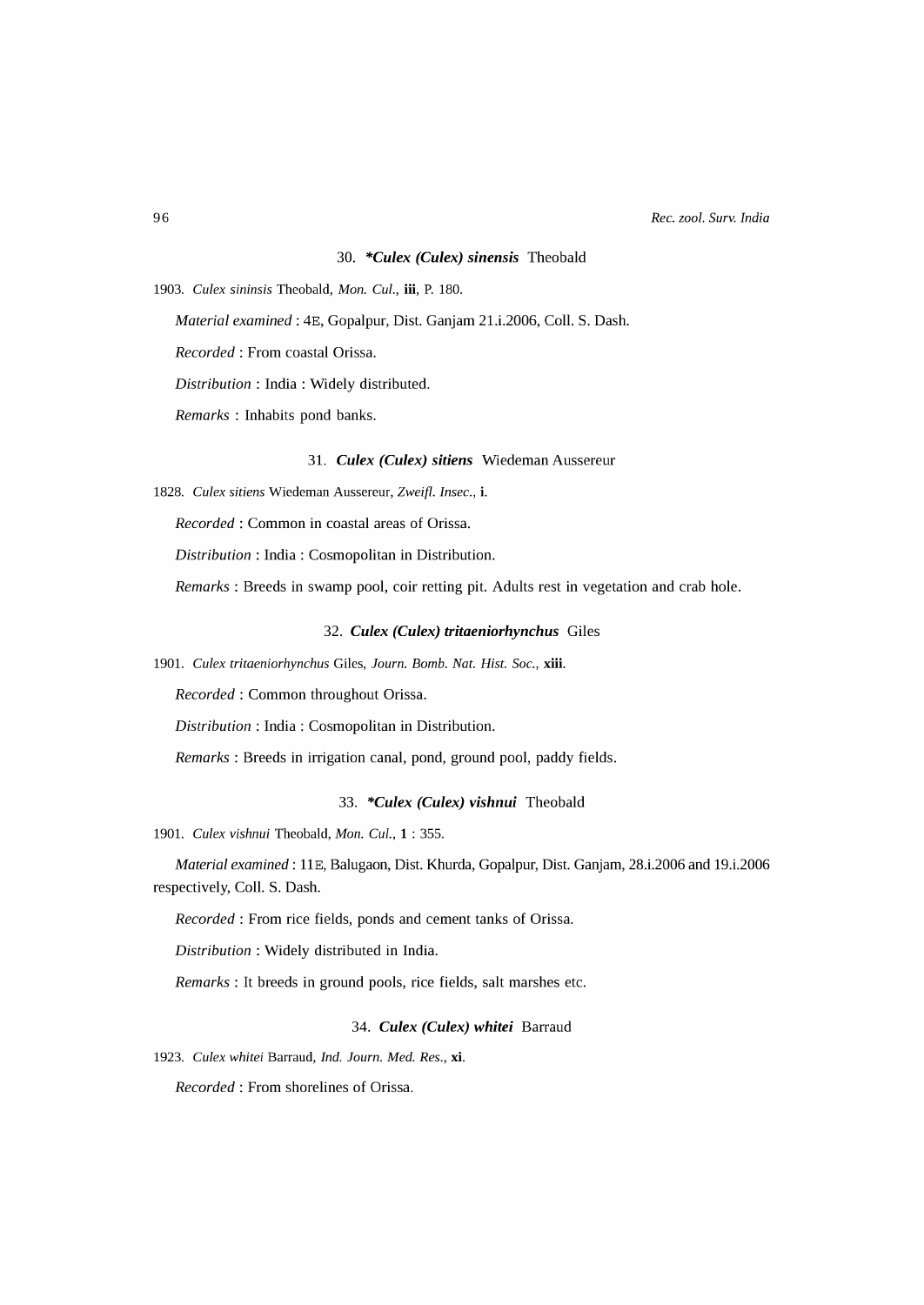*Distribution:* India: Mainly found in the north-eastern region.

*Remarks* : It breeds in ground pools.

### *35. Culex (Culex) whitmorei* (Giles)

*1904. Culex whitmorei* (Giles) 1. *trop. Med.,* 7 : 367.

*Recorded:* Hilly areas of Orissa.

*Distribution:* India: Widely distributed.

*Remarks* : Breeds in ground pool and cement tank. Adults rest in vegetation.

# ACKNOWLEDGEMENTS

The authors are greateful to the Director, Zoological Survey of India, Kolkata and Officer-in-Charge, Estuarine biological Station for providing facilities. We are also thankful to Director, RMRC, ICMR, Bhubaneswar for providing library facilities and identification services.

### **REFERENCES**

- Barraud, *P.l.* 1934. The funa of British India including Ceylon and Burma. Diptera, *Vol.* V. *London, United Kingdomg* : *Taylor and Francis.*
- Bram, R.A. 1967., Contributions to the mosquito fauna of Southeast Asia. II. the genus Culex in Thailand (Diptera : Culicidae). *Contrib Am Entomol Inst.,* 2 : 1-296.
- Christophers, S.R. 1933. The fauna of British India including Ceylon and Burma. Diptera *Vol. IV, Family Culicidae, Tribe Anophelini. Taylor and Francis, London:* V-361.
- Dash, A.P., Hazra, R. K., Mahapatra, N. and Tripathy, H.K. 2000. Disappearance of malaria vector Anopheles sundaicus from Chilika Lake area of Orissa state in India. *Med.* & *Vet. Entom.,*  14 : 445-449.
- Fry, A.B. 1912. *First report on Malaria in Bengal.* (Bengal Secretariat Book Depot, Calcutta).
- Ilango, K. 2006. Wetland Mosquito fauna of Tamilnadu. *Zoo1. surv. India, Gcc. Paper* No. 241 : 1-50 (Director, ZSI, Kolkata).
- Iyengar, M.O.T. and Menon M.A.U. 1955. 'Mosquitoes of the Maldive Islands' *Bulletin* of *Entomological Res.* Vol., 46 : 1-10.
- Nagpal, B.N. and Sharma, V.P. 1983. Mosquitoes of Coastal Orissa. *Ind.* 1. *Malariology,* 20 : 141- 145.